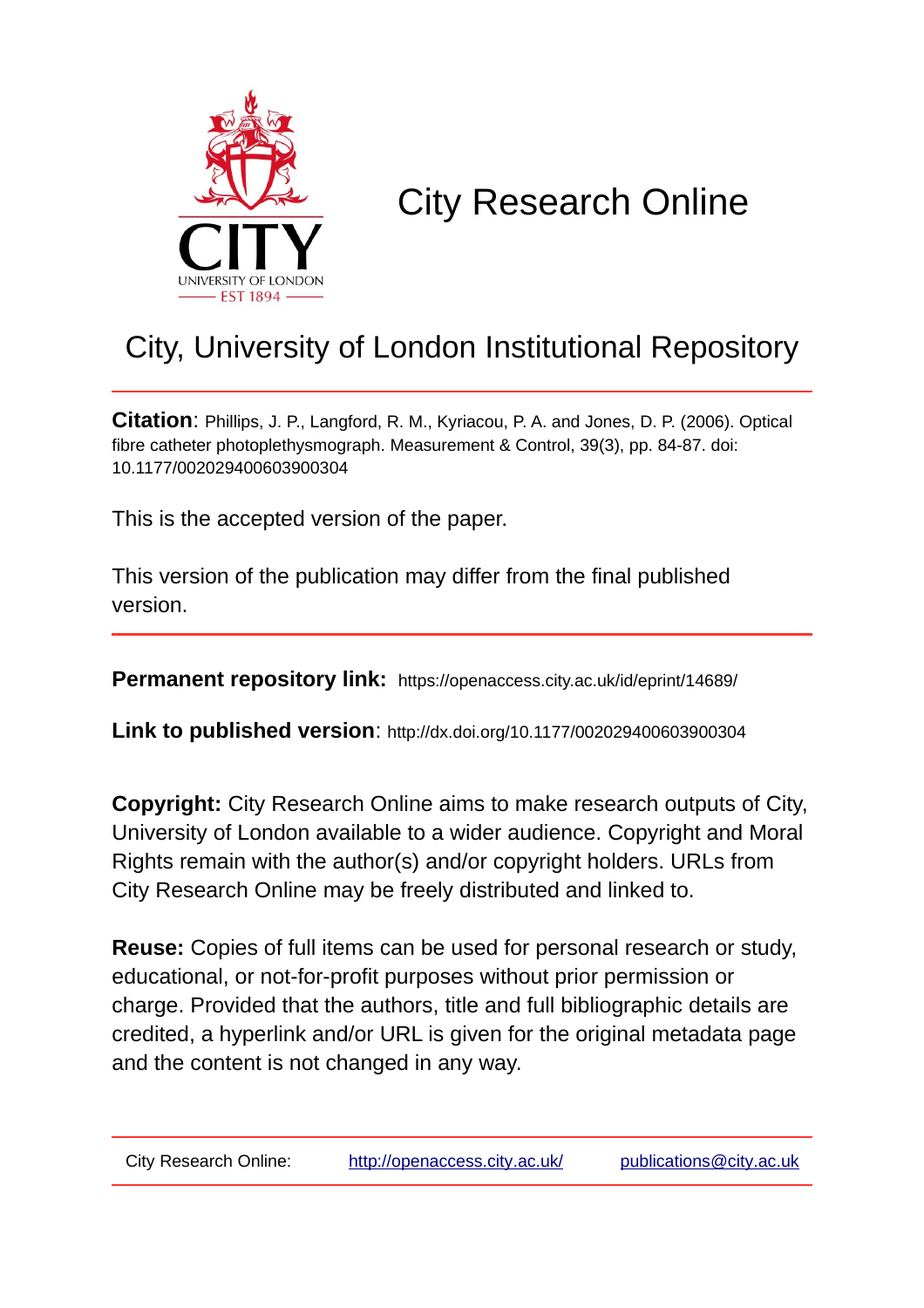## **OPTICAL FIBRE CATHETER PHOTOPLETHYSMOGRAPH**

J.P. Phillips<sup>1</sup>, R.M. Langford<sup>1</sup>, P.A. Kyriacou<sup>2</sup> and D.P. Jones<sup>3</sup>

<sup>1</sup> Anaesthetic Laboratory, St. Bartholomew's Hospital, London, UK

 $2^2$ School of Engineering and Mathematical Sciences, City University, London, UK  $3$ Medical Electronics & Physics, Department of Engineering, Queen Mary, University of London

#### **Executive summary**

*A fibre optic system for monitoring arterial oxygen saturation of internal tissue sites utilising the principle of reflectance pulse oximetry is being developed. It was shown that it is possible to obtain a stable photoplethysmograph (PPG) signal from the fingertip using a twin optical fibre catheter. The results of experiments to optimise the detection of PPG signals using optical fibres are presented. Possible applications of this method include measuring SpO<sub>2</sub> in the oesophagus, trachea, large intestine, brain tissue and spinal cord.* 

# **Introduction**

Arterial oxygen saturation  $(SpO<sub>2</sub>)$  is defined as the ratio of the concentrations of oxygenated haemoglobin (oxyhaemoglobin) to total haemoglobin in the arterial blood and is expressed thus

$$
SpO_2 = \frac{[HbO_2]}{[HbO_2] + [Hb]} \times 100\%
$$

where  $[HbO_2]$  and  $[Hb]$  are the concentrations of oxyhaemoglobin and deoxyhaemoglobin respectively<sup>1</sup>. *SpO*<sub>2</sub> is now a universally recognised indicator of problems in the delivery of oxygen to the tissue<sup>2</sup>. The measurement of  $SpO<sub>2</sub>$  using the principle of reflectance pulse oximetry was first described by Mendelson and Ochs in 1988*<sup>3</sup>* . It was found that by mounting a probe directly onto the skin surface it is possible to measure oxygen saturation from the forehead or thigh. Their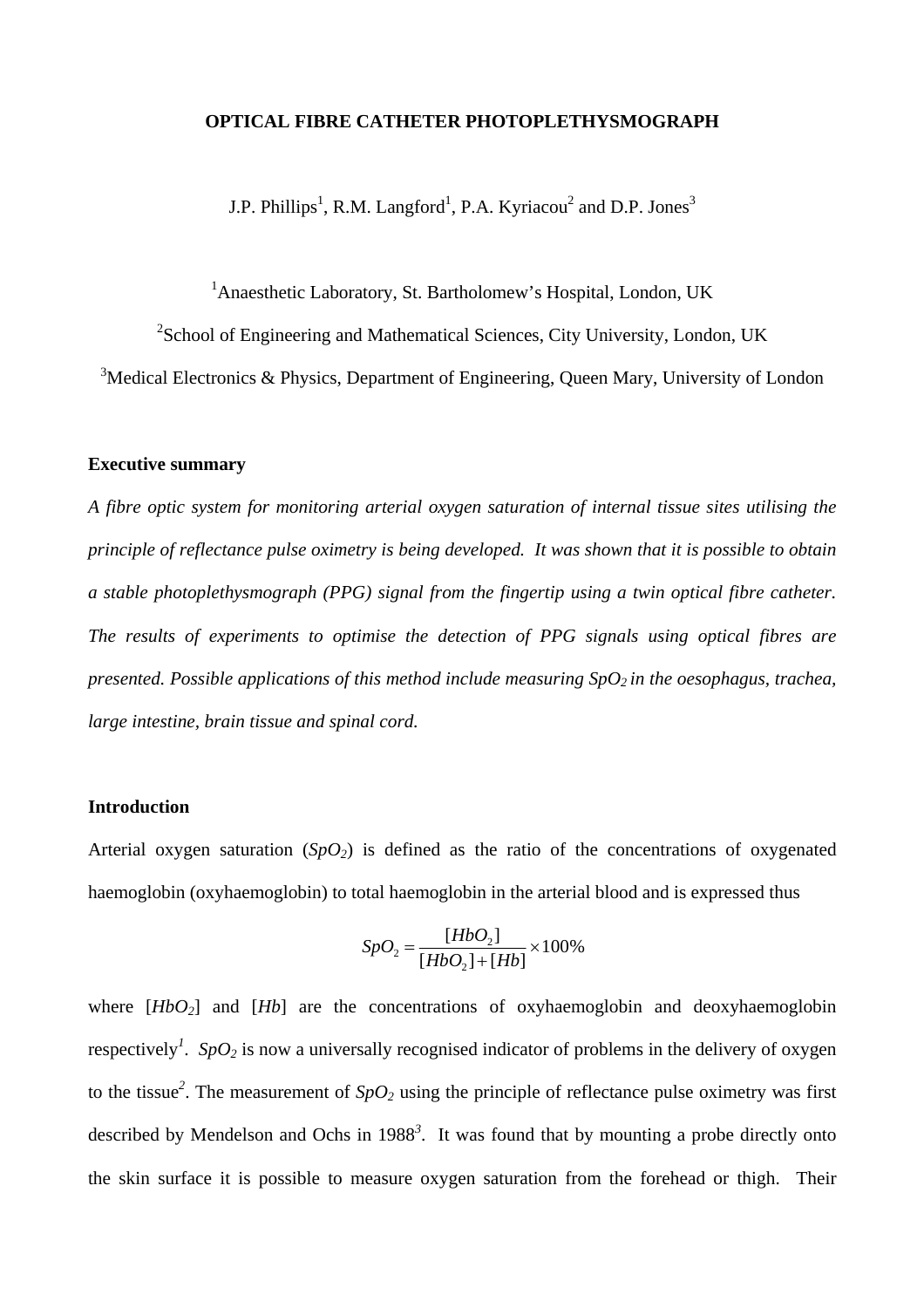reflectance probe consisted of red and infrared light emitting diodes (LEDs) mounted adjacent to a photodiode with several millimetres separating the sources and detector.

Kyriacou *et al*. developed a miniaturised reflectance pulse oximeter (diameter 6.6 mm) for use internally*<sup>4</sup>* . They demonstrated that a reflectance probe placed in the oesophagus during anaesthesia produced photoplethysmograph (PPG) traces of greater amplitude than could be detected from the finger. Oesophageal blood oxygen saturation  $(SpO<sub>2</sub>)$  values showed good agreement with results from commercial finger pulse oximetry probes and co-oximetry. A further study in patients undergoing cardiac surgery showed that reliable  $SpO<sub>2</sub>$  readings could be obtained during periods when finger probes failed due to poor peripheral perfusion<sup>5</sup>.

Further miniaturisation is possible by coupling the light sources and photodetector to optical fibres. Optical fibres have the advantages for patient safety of complete electrical isolation and the minimisation of the risk of thermal injury to tissue.

Oximetry depends on the differential absorption of red and infrared light by oxy- and deoxyhaemoglobin. Pulse oximeters use the pulsatile component of the signal to determine the absorption solely due to the arterial blood. The oxygen saturation is then calculated using an empirical algorithm. The feasibility of  $SpO<sub>2</sub>$  measurements is thus dependent on the capability of the system to acquire stable good quality PPG signals. This paper describes experiments conducted to determine the factors influencing PPG measurement via optical fibres, and thus the accuracy of the *SpO2* values obtainable with an optical fibre catheter probe.

#### **Materials and Methods**

A single-wavelength system was constructed to record a PPG signal from the fingertip, comprising three main parts: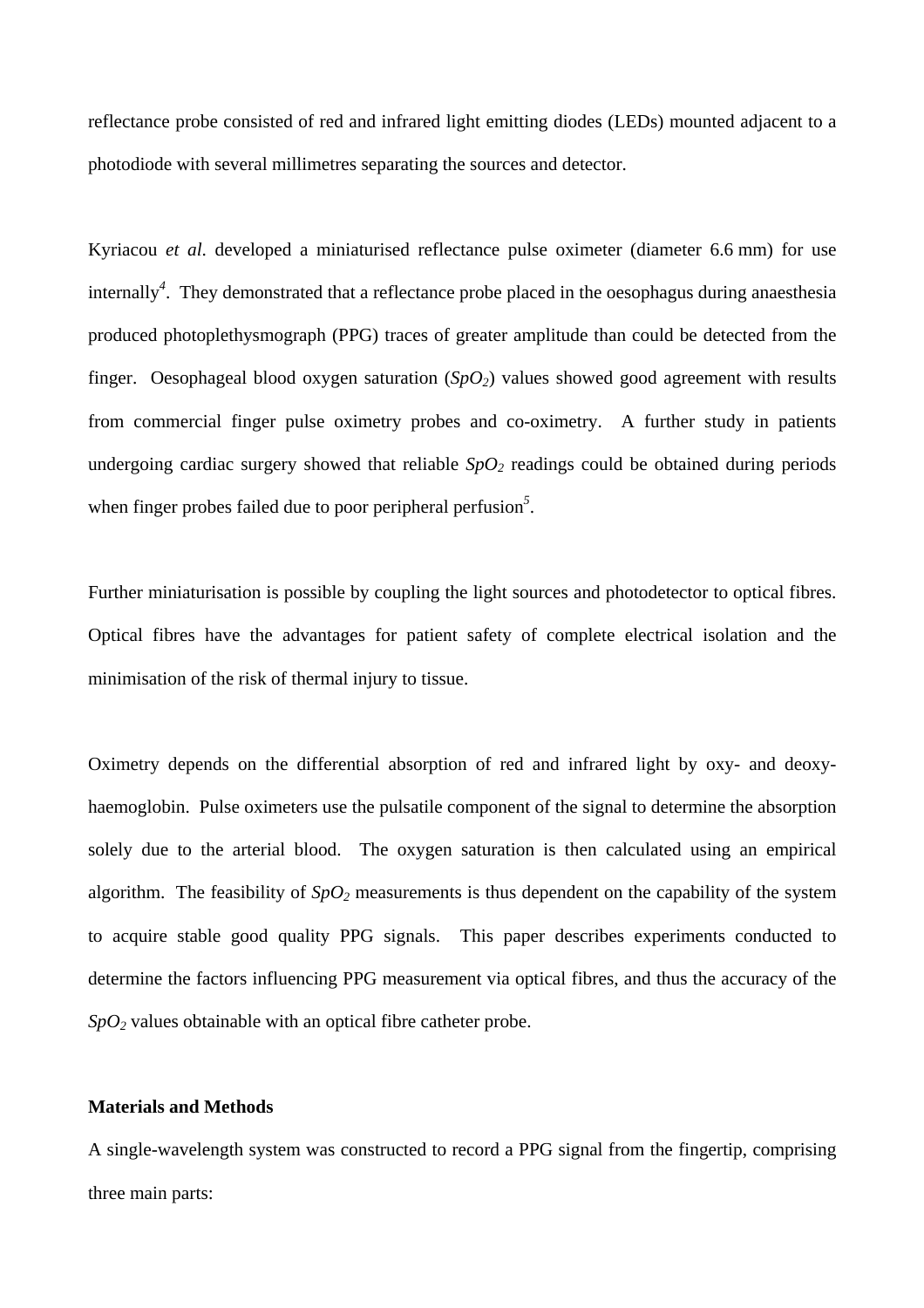*A. Probe:* The probe consists of two parallel optical fibres with a core diameter of 500 µm and an outer cladding diameter of 730  $\mu$ m. Step-index multimode fibres manufactured from hard-clad silica (HCS) are used (SpecTran Speciality Optics, Avon, CT, USA). Each fibre is terminated at one end with an SMA connector and the other end is cut and polished flat. The fibres are coated in a protective PVC jacket, which is stripped away over a length of 5 cm from the un-terminated end.

*B. Instrumentation:* This is housed in an aluminium box containing: a light source, an SMA mounted red (660 nm) LED (The Optoelectronic Manufacturing Corporation Ltd, Redruth, UK); a photodetector, an SMA mounted PIN photodiode (The Optoelectronic Manufacturing Corporation Ltd); a power supply (2 x 12V lead-acid batteries); and, a custom-made regulated 50 mA LED current source. The box also contains signal processing hardware, namely a transimpedance amplifier, a 2nd-order low-pass Butterworth filter (cut-off frequency 19.4 Hz) and a passive highpass filter (cut-off frequency 0.34 Hz) to separate the signal into its ac PPG and dc PPG components.

*C. Data acquisition system:* The ac PPG and dc PPG signals were digitised by a 16-bit PCMCIA data acquisition card (DAQCard-AI-16XE-50, National Instruments, Austin, TX, USA). A Sony VAIO PCG-Z600HEK notebook computer running a LabVIEW (National Instruments) Virtual Instrument (VI) was used for signal processing and storage. The VI reads the two PPG signals at a rate of 100 samples per second, displays the PPG waveform and records both signals in a spreadsheet file. A block diagram of the system is shown in Figure 1. The 19.4 Hz cut-off frequency of the low-pass filter removes the risk of aliasing errors.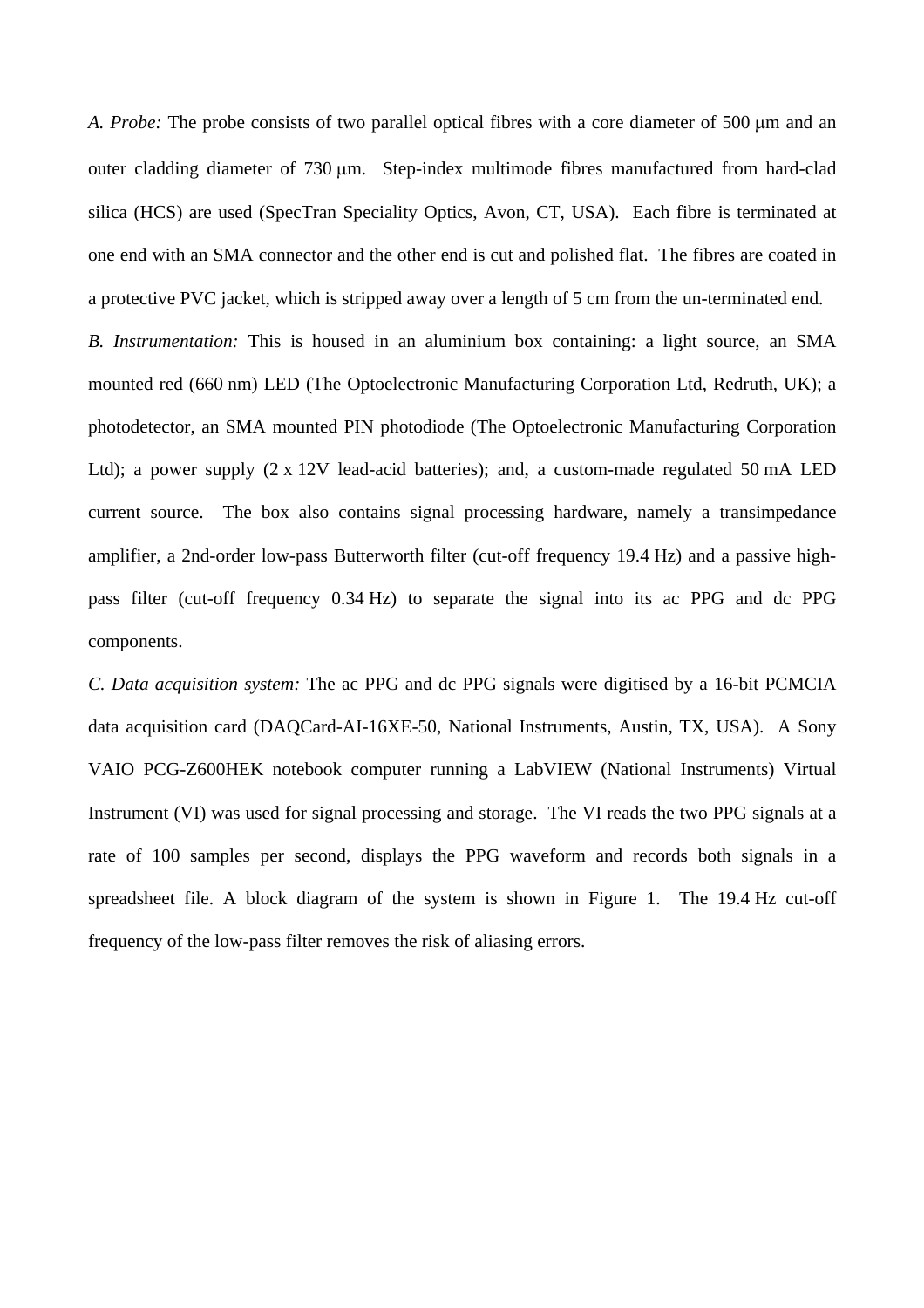

Figure 1: Block diagram of the system

*Optical system:* One fibre is coupled to the light source and transmits light to the tissue site. The other fibre returns the backscattered light from the tissue and is coupled to the photodetector. The distal ends of the fibres are mounted on the jaws of a pair of vernier callipers. The callipers are mounted on a firm optical bench assembly so that the axes of the fibres are maintained normal to the skin at the fingertip. The apparatus allows the lateral separation, *s*, of the fibre ends to be adjusted and set accurately using a thumbwheel on the callipers. A screw adjuster and vernier on the optical bench allows the distance, *d*, of the fibre ends from the skin surface to be set. The optical fibre arrangement is shown in Figure 2.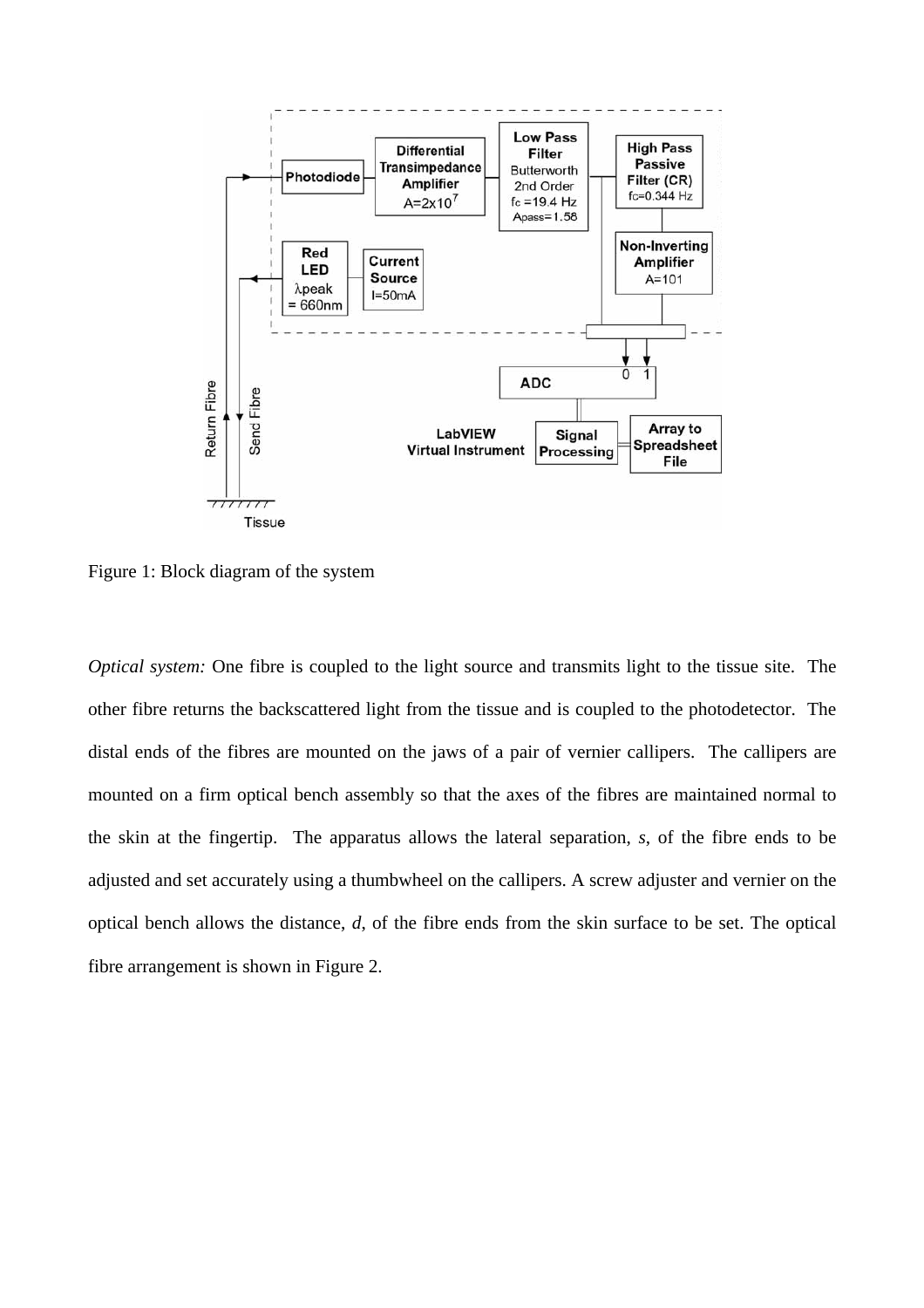

Figure 2: Optical fibre arrangement. The fibre-fibre separation *s*, tissue-fibre distance *d*, and acceptance angle  $\theta$  are shown

*Measurements:* The apparatus was placed in a room with no direct sun or artificial light. Measurements were taken from the skin of the left forefinger of one subject. Prior to making any measurements a skin temperature probe (DeRoyal Inc., Powell, TN, USA) was affixed to the forefinger with tape as close to the measuring site as possible. The skin temperature was maintained between 31°C and 33°C during the measurements by adjusting the ambient air temperature using a thermostatically controlled fan heater. The fibre-fibre separation and tissuefibre separations were set (in randomised order) and a continuous PPG signal was recorded for 10 minutes (approximately 600 heart beats). During this period the finger was held as still as possible by the subject. For the fibre-fibre separation study, the distance between the fibres and the skin was 0.5 mm. For the tissue-fibre distance measurements, a fibre-fibre separation of 2 mm was used.

*Calculation of PPG Amplitude Ratios:* The amplitude of the PPG waveform was calculated using a peak detection algorithm incorporated into a VI. The VI measures the peak-to-peak amplitude (Figure 3) of each pulse, calculates the ratio between this ac PPG amplitude and the dc PPG amplitude i.e. the total photodiode output, and produces an array of *PPG Amplitude Ratios (R)* which is saved as a spreadsheet file. Consider a PPG trace consisting of *n* pulses. The signal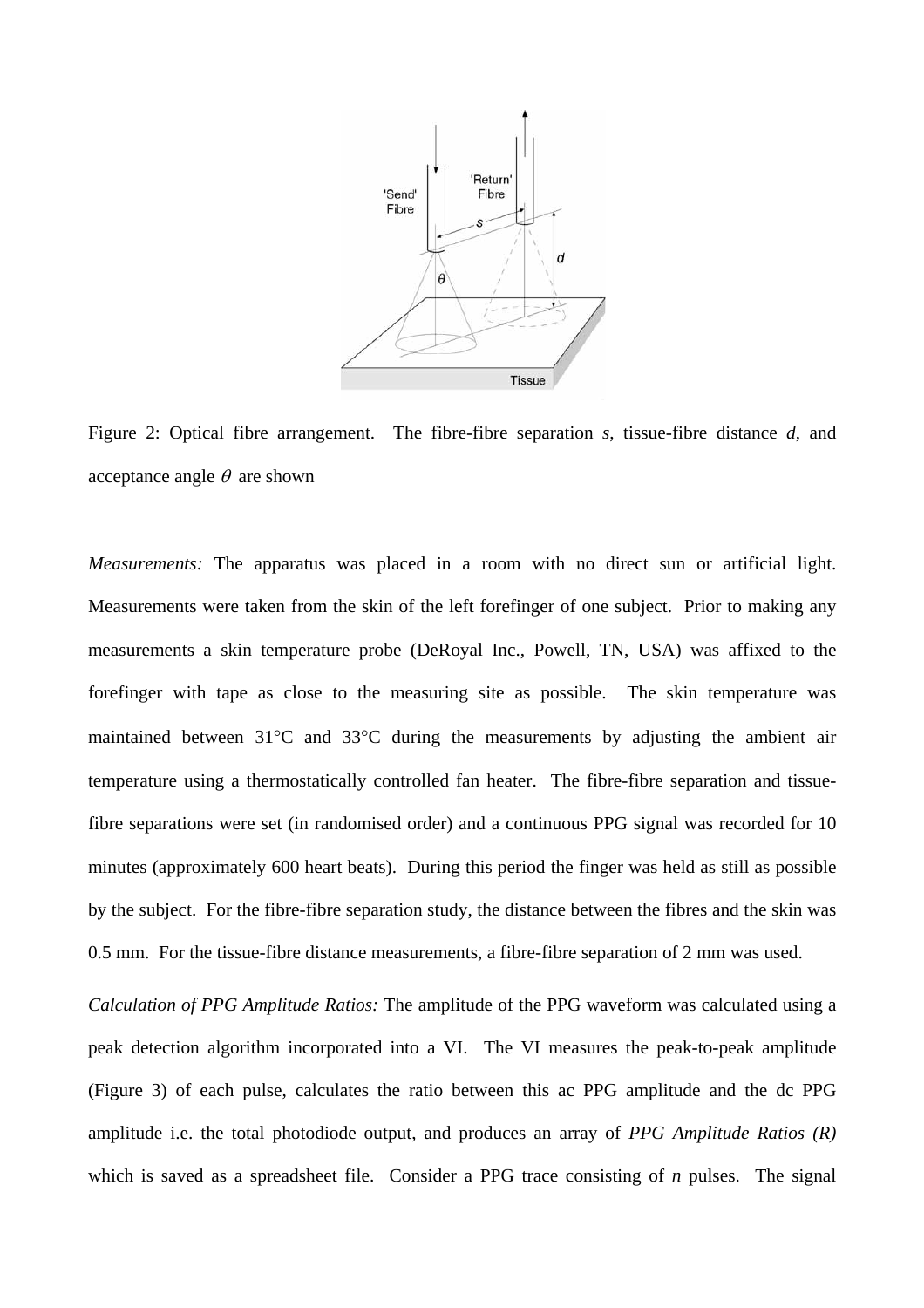voltage at each peak is denoted as  $V_{H1}$ ,  $V_{H2}$  etc. and at each valley as  $V_{L1}$ ,  $V_{L2}$  etc.

The array of PPG Amplitude Ratios is therefore  $R_1=(V_{H1}-V_{L1})/V_{H1}$ ,  $R_2=(V_{H2}-V_{L2})/V_{H2}$ ..etc. where *VH1, VH2* etc. represent the dc PPG or total photodiode output. This PPG Amplitude Ratio *R*, was studied because it is essential for the empirical algorithm utilised for the calculation of *SpO2*. The mean of the PPG Amplitude Ratios is thus defined as:

$$
\mu_A = (1/\,n)\Sigma\,(\,R_n\,)
$$

Samples differing from the mean value by more than 3 standard deviations were deleted from the array.



Figure 3: PPG amplitude is determined by identifying peaks and valleys as indicated by (+). The PPG Amplitude Ratio of peak n is defined as  $R_n = (V_{Hn} - V_{Ln}) / V_{Hn}$ .

*Beat-to-beat variation:* The coefficient of variation of the PPG Amplitude Ratio, CV(R), was also calculated using the following expression:

$$
CV(R) = (\sigma_A / \mu_A) \times 100\%
$$

where  $\sigma_A$  is the standard deviation of the PPG Amplitude Ratio *R*.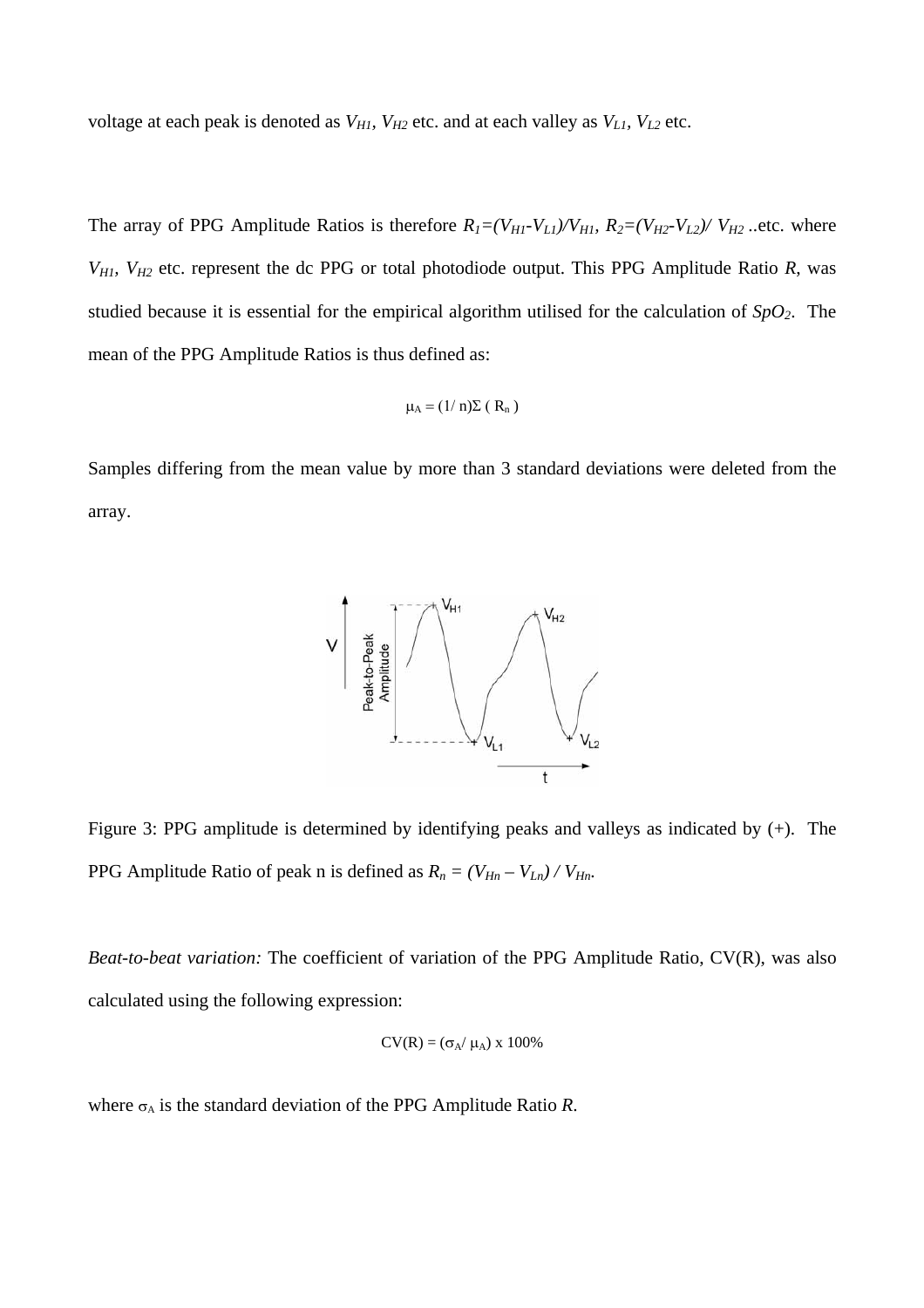# **Results**

*Effect of varying fibre-fibre separation:* Figure 4 shows the result of dividing the output from the high-pass filter, corresponding to the ac PPG, by the output from the low-pass filter, corresponding to the dc PPG. It can be seen that the ac PPG component of the signal is very small  $\left($ <1.5%) compared with the dc PPG. The latter is, therefore, a good approximation to the total photodiode output. Furthermore, the ac PPG amplitude, relative to the dc PPG signal, is larger at the larger fibre-fibre separation. In addition, the PPG signal is better defined, more consistent in amplitude and less noisy.



Figure 4: Short samples of ac PPG waveform traces divided by the dc PPG obtained from the forefinger at two different fibre-fibre separations, s

The PPG Amplitude Ratio R, as defined above, is plotted against separation distance, s, in Figure 5. The value of the Ratio R increases as the fibre-fibre separation increases.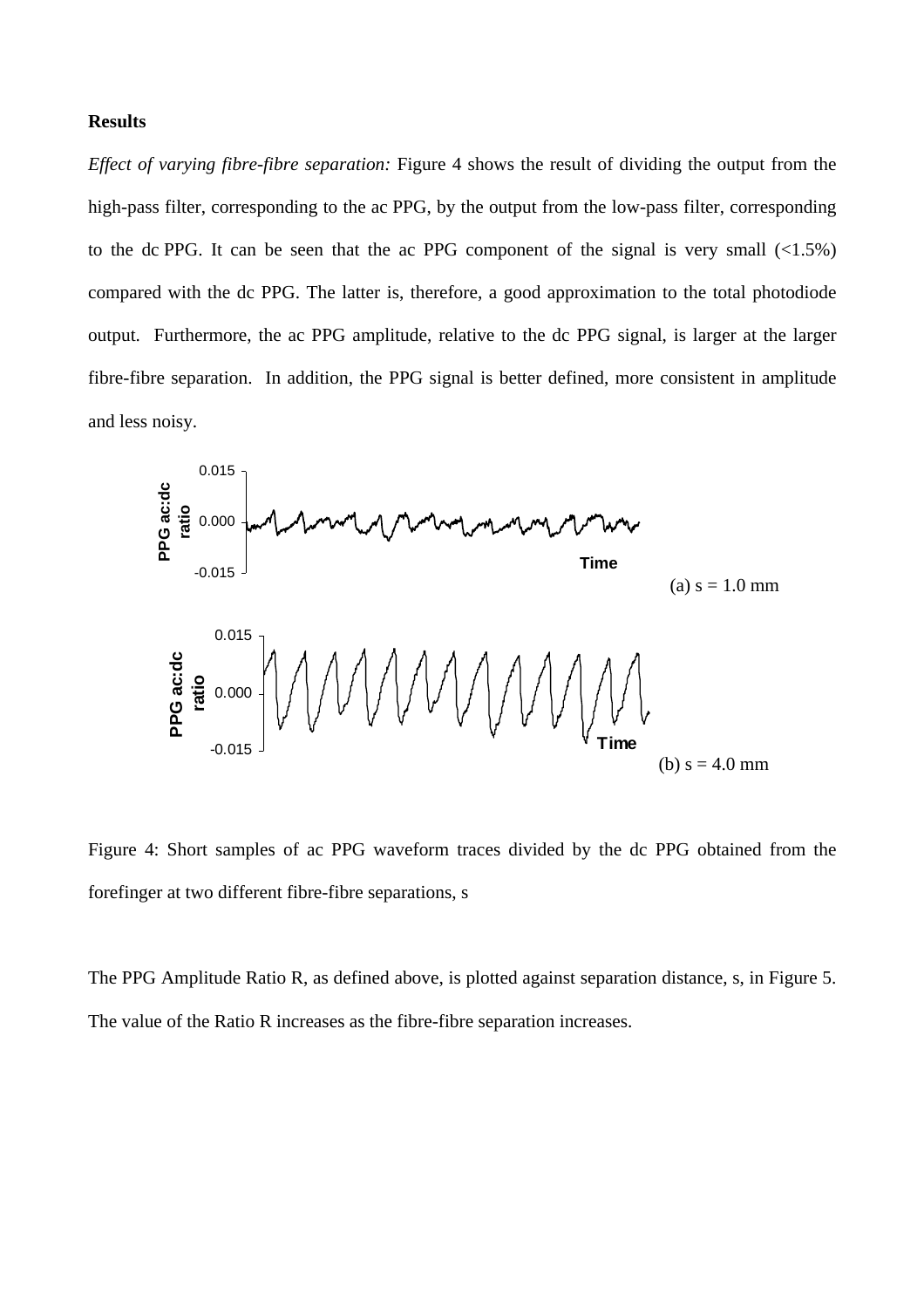

Figure 5: Effect of the fibre-fibre separation s on the PPG Amplitude Ratio R for a constant fibretissue distance  $d = 0.5$  mm

The change in beat-to-beat variation is illustrated in Figure 6. The CV(R) is fairly constant at larger separations but rises significantly when the fibres are brought closer together. Figures 5 and 6 serve as a quantitative representation of the deterioration in quality observed in the PPG signals and the PPG Amplitude Ratio *R* (see Figure 4) when the fibre-fibre separation is reduced.



Figure 6: Effect of the fibre-fibre separation s on the co-efficient of variation of the PPG Amplitude Ratio for a fibre-tissue distance  $d = 0.5$  mm.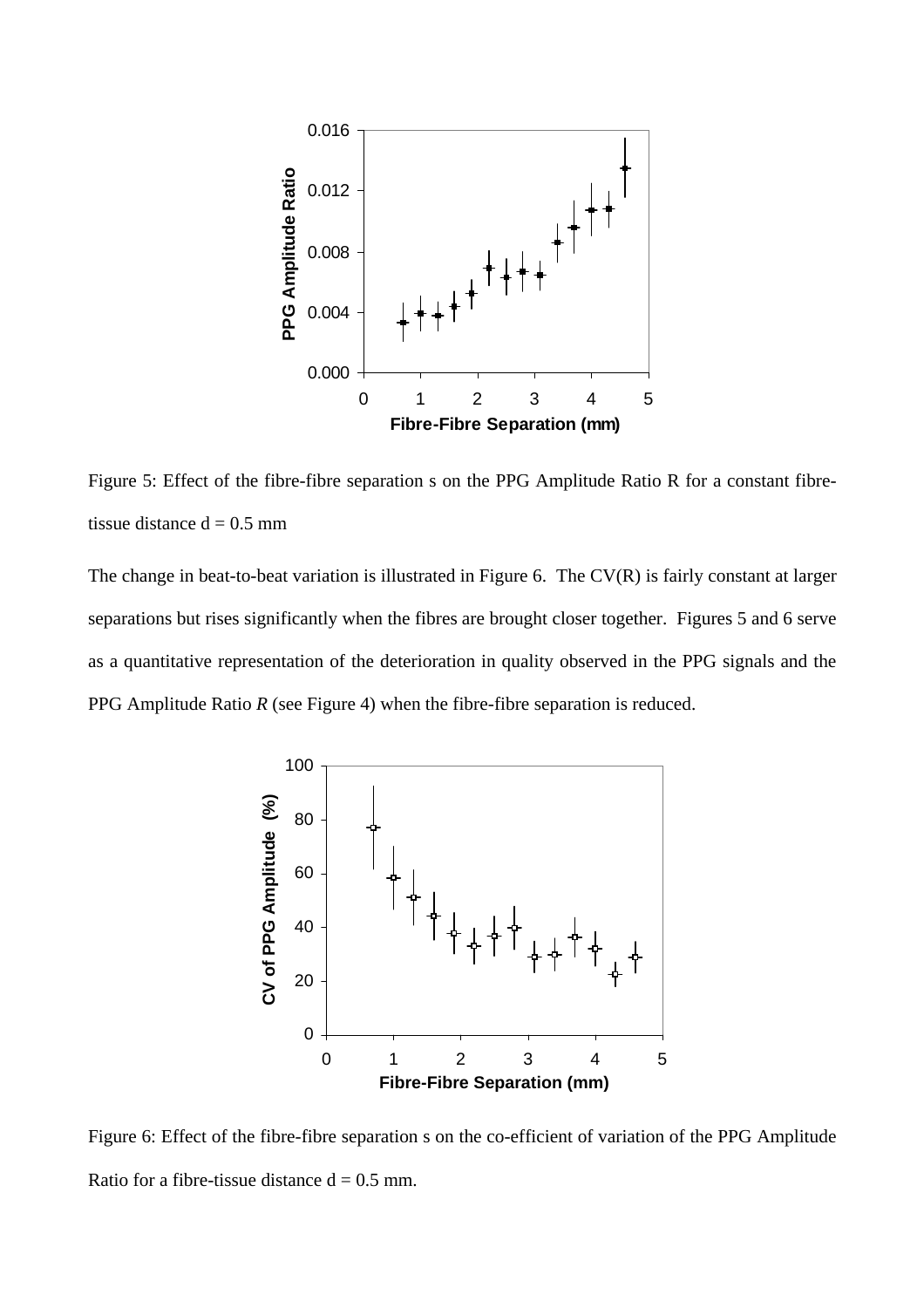*Effect of varying fibre-tissue distance:* Figure 7(a) shows how the PPG Amplitude Ratio changes as the distance between the fibre ends and the tissue surface is varied. The ac PPG signal is relatively strong when the fibres are close to the tissue surface. The PPG Amplitude Ratio tends to increase by a small amount as the distance is increased to 2 mm. When the fibres are moved more than 2 mm from the tissue there is a marked decrease in the PPG Amplitude Ratio *R*.



Figure 7: The effect of varying the distance d between the fibre ends and the tissue surface on (a) the PPG Amplitude Ratio and (b) the coefficient of variation of the PPG Amplitude Ratio. The fibre-fibre separation s was 2 mm.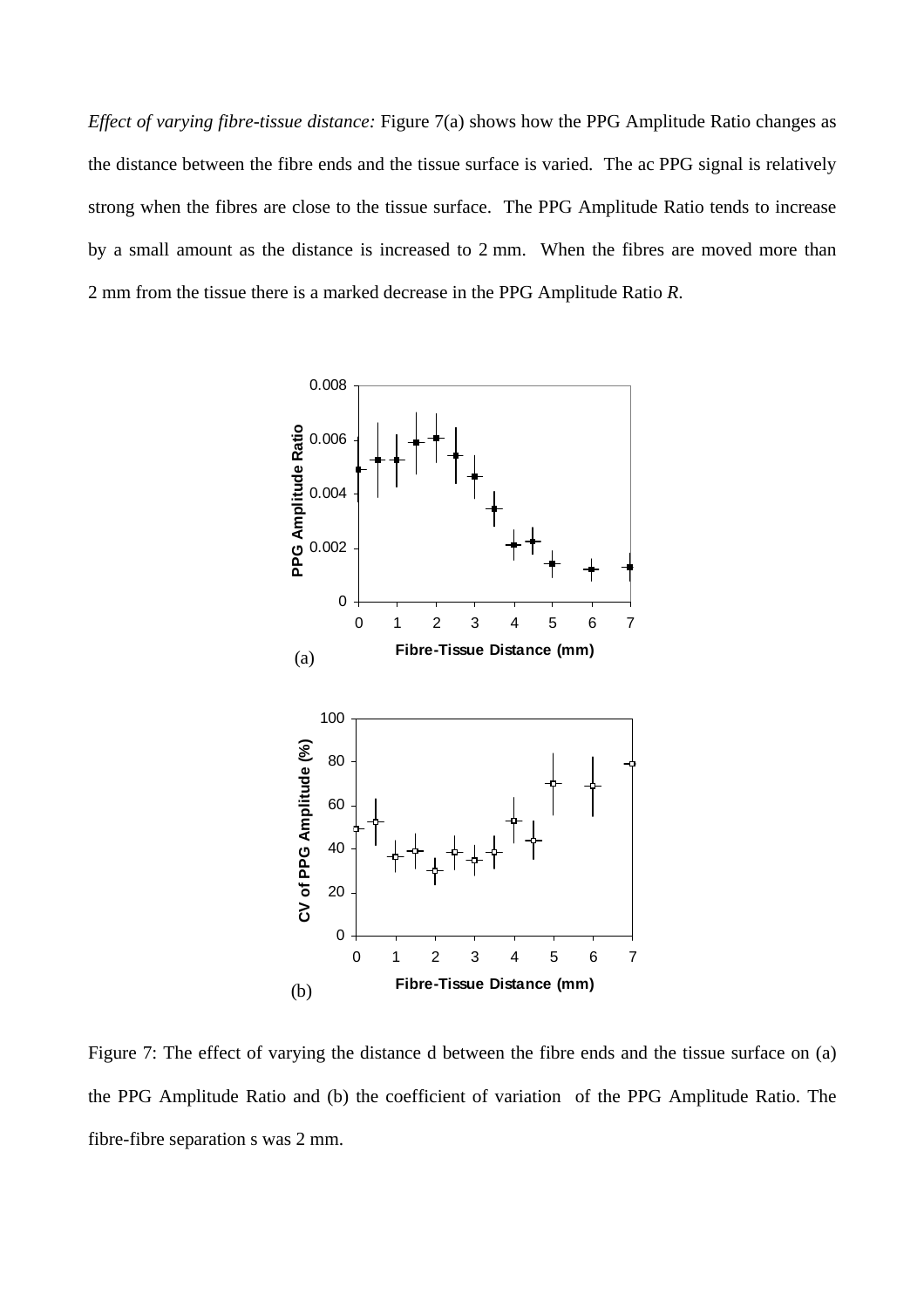The change in beat-to-beat amplitude variation CV(R) is illustrated in Figure 7(b). The two plots in Figure 7 show that the most stable PPG signal occurs when the fibre-tissue distance is approximately 2 mm.

#### **Discussion**

The exact behaviour of light after entering an inhomogeneous scattering/absorbing material is not fully understood*<sup>2</sup>* . As tissue is a highly scattering medium, photons arriving at the distal end of the 'return' fibre could have taken one of many paths through the scattering medium. In a reflectance oximetry system, the light path increases significantly as the separation between the light source and an adjacent sensor on the skin is increased*<sup>6</sup>* .

The arterioles and capillaries do not extend up to the skin surface. At larger fibre-fibre separations the light should penetrate the tissue to a greater depth and pass through a larger volume of pulsatile tissue than at smaller separations. In these circumstances, the light incident on the detector would be expected to be modulated to a greater degree by the pulsation of the tissue bed. This may explain the increase in ac to dc PPG Amplitude Ratio with increasing fibre-fibre separation seen in Figure 5.

Although the intensity of the source remains constant, as the fibre-fibre separation distance decreases, the total intensity of the light arriving at the detector (i.e. the dc PPG) becomes very large. The magnitude of the detected fluctuations in the signals is also found to increase, hence the observed increase in beat-to-beat amplitude variation with decreasing fibre-fibre separation, see Figure 6. These findings are similar to those of Mendelson and Ochs<sup>3</sup>, however they only investigated source-detector separation distances above 4 mm and used sources and detectors in direct contact with the skin. There appear to be no previous reports of such measurements using optical fibres.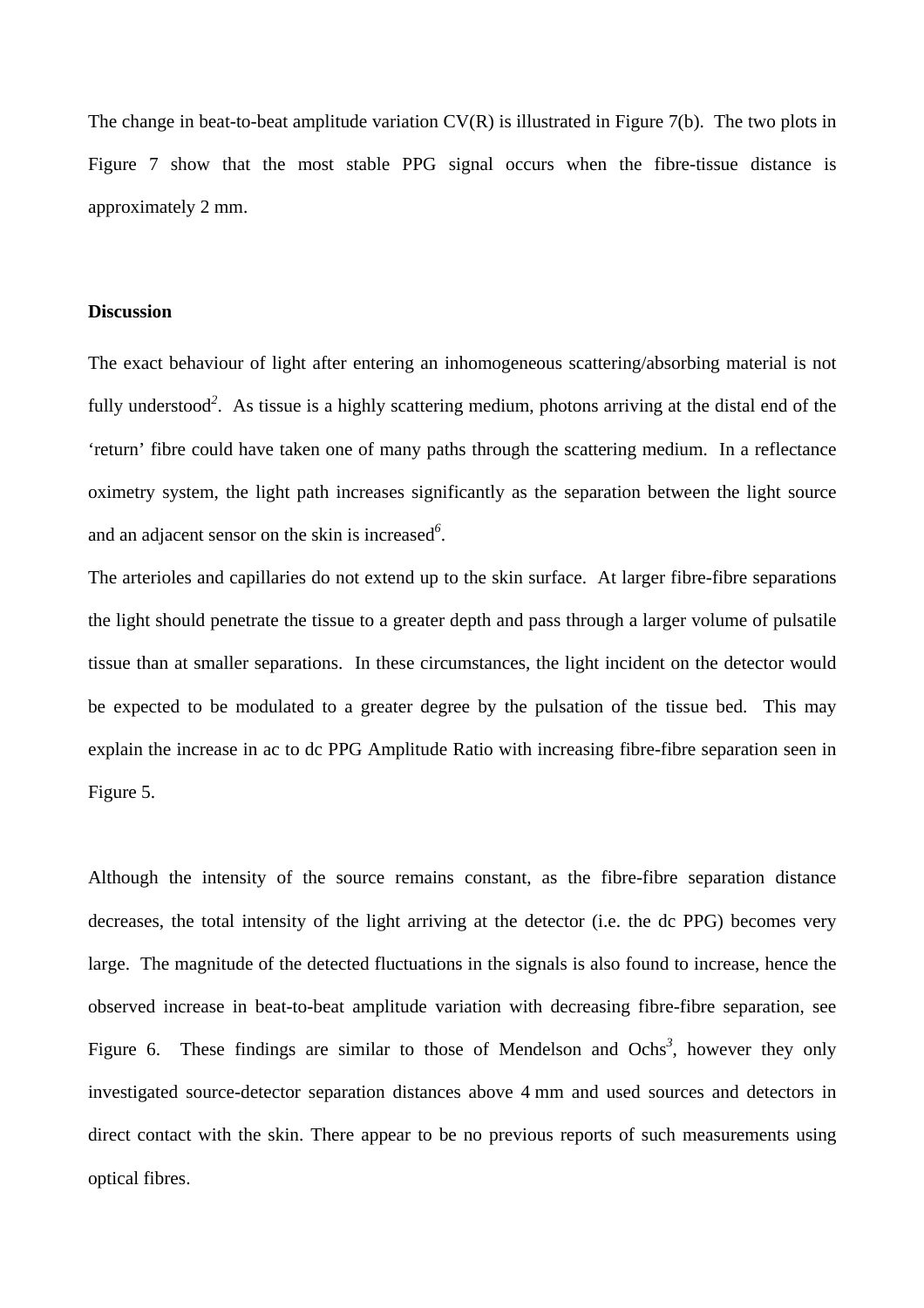## **Conclusion**

It has been shown that it is possible to obtain a stable PPG trace from a finger using a fibre optic catheter probe, and that at larger fibre-fibre separations, the PPG signal quality is superior to that obtained at very small separations. In order to calculate  $SpO<sub>2</sub>$  accurately, there is a need to minimise variations in the detected PPG amplitude. Clearly the benefits in measured accuracy gained from increasing the separation between the fibres must be weighed against the disadvantages of using a catheter with a larger overall diameter.

Measurement of *SpO*<sub>2</sub> also requires the detection of PPG signals using infrared light which has a lower scattering coefficient in tissue<sup>7</sup>. Hence, both red and infrared PPG signal acquisition, enabling  $SpO<sub>2</sub>$  calculation, should be possible. These preliminary findings warrant further investigations to develop an optical fibre catheter pulse oximeter for use at internal tissue sites.

#### **References**

- 1. Moyle, J.T.B., *Pulse Oximetry*, London: BMJ Books, 2002.
- 2. Webster, J.G., *Design of Pulse Oximeters,* London: Institute of Physics Publishing, 1997.
- 3. Mendelson, Y. and Ochs B., *IEEE Transactions on Biomedical Engineering,* **35**, 798-805, 1988.
- 4. Kyriacou P., Powell S., Langford R. and Jones D., *IEEE Transactions on Biomedical Engineering,* **49**, 1360-8, 2002.
- 5. Kyriacou P., Powell S., Langford R. and Jones D., *Anaesthesia*, **58,** 422-427, 2003.
- 6. Liu Y., Zhu J. and Luo Y., *Proceedings of SPIE the International society for Optical*